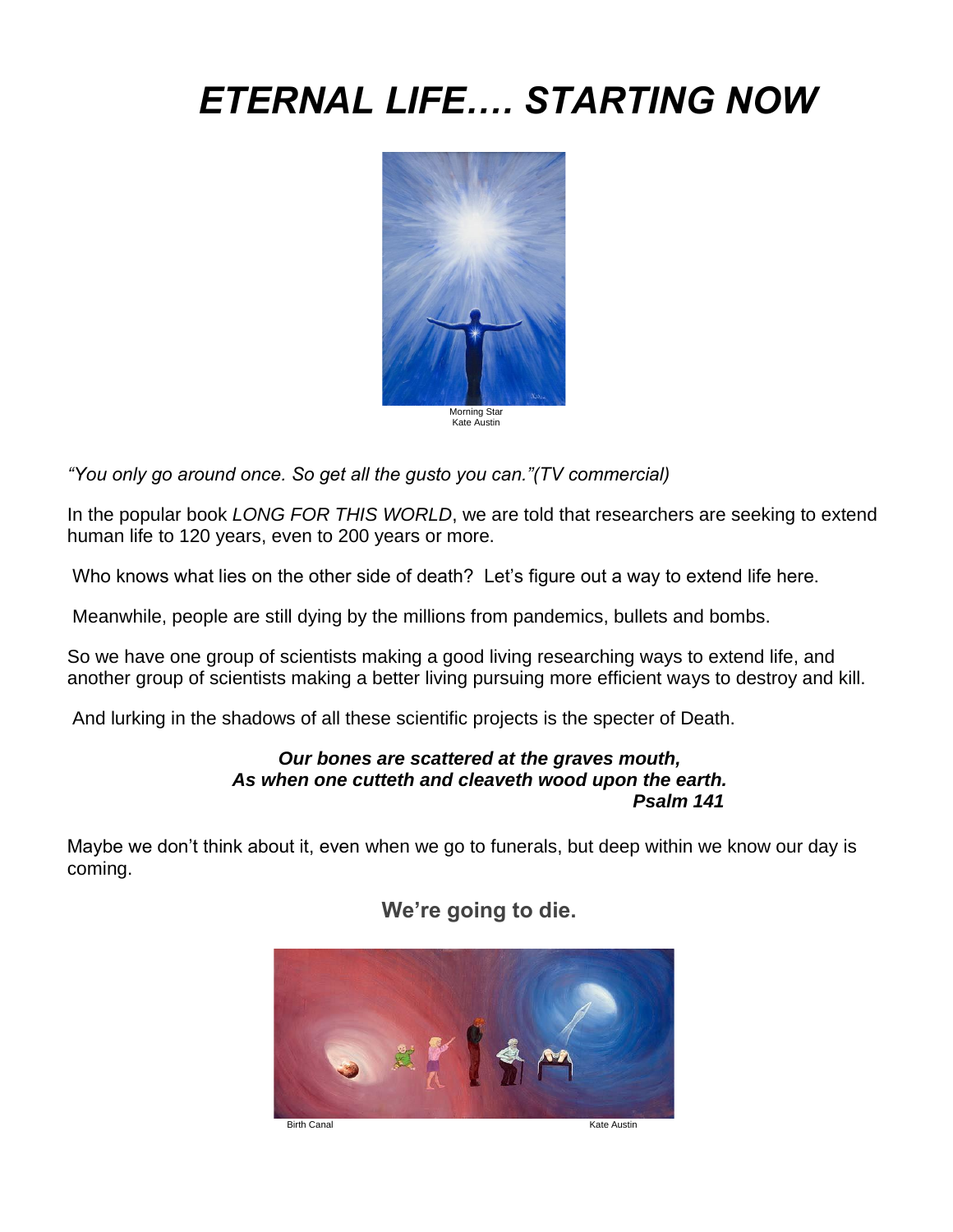#### **So what are we going to do about it?**

Are we going to focus on seeing how long we can hang on to life in this world?

Or are we going to focus on Jesus' offer of a life that overcomes death?

Seven men were on retreat at a quiet lake in Nova Scotia. We were sitting around the fireplace after supper when the conversation took a serious turn. We were thinking about our lives and why we were even on this earth.

Someone wondered, if Jesus gives us new life, how come our lives are still so trivial and dull.

Next thing you know we were on our knees praying. I can still remember, after all these years, how John, a no-nonsense marine architect, suddenly began weeping.

We heard a distant clap of thunder, although the sky was studded with stars. It seemed like the fear of God had taken hold of us. Was the Holy Spirit paying us a visit?

When it was over, Harry stood by the mantle and matter-of-factly said, "Now I know that I'm never going to die."

What did he mean? Did Harry believe he was never going to leave this world? Not likely. Harry has since died, yet Harry's confidence that he would never die was valid.

Because that night Harry began to live in a way he had never lived before. He was not suddenly sinless. But he was now inhabited by the Spirit, flooding him with a life which would sustain him both in this world and the next.

## *"My sheep hear my voice, and I know them, and they follow me. And I give them eternal life, and they shall never perish, and no one shall snatch them out of my hand."*

*John 10*

**"I give them eternal life."** 

Jesus is talking about something more than life that has no ending. He's talking about life that is inhabited by the Eternal.

**A life that knows God.**

#### *"This is eternal life: that they know thee, the only true God and Jesus the Messiah whom you have sent."*

*John 17*

### **Eternal life is to know God.**

Not to know things about God.

Not to have opinions about God.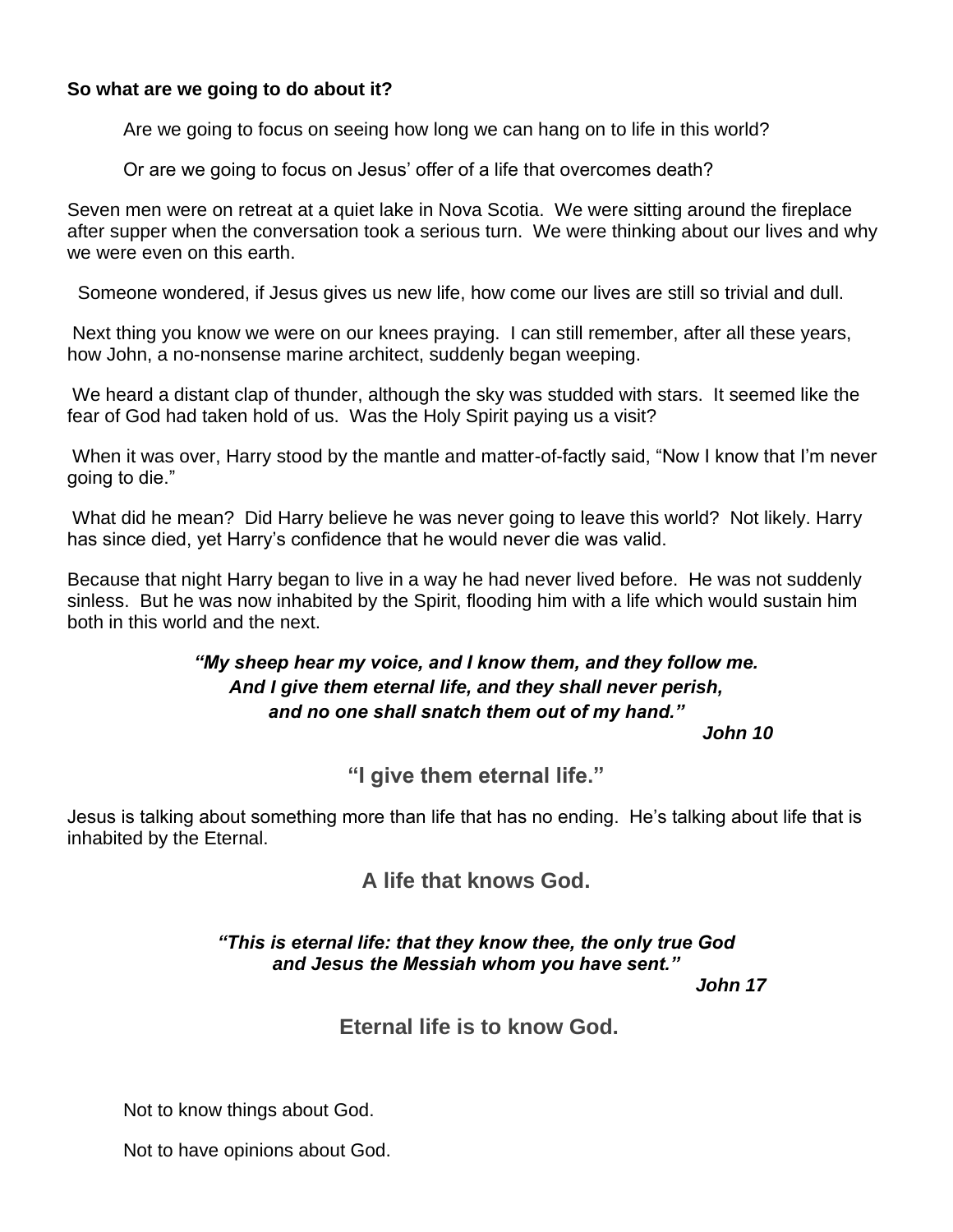But to know God as our Father.

To know Jesus as our Master, Lord, and Friend.

To be connected to him.

To breathe his life.

To know his voice.

To do his will.

**To be more certain of him than of anything else in all creation.** 

Eternal life, a gift from the Lord Jesus, begins on this side of the grave. It's a life we live here on this earth that continues right on through the door of death into the world beyond.



**When we receive this gift, it's like stepping out of a tomb into blazing daylight.** 

This supernatural life consists of four things:

The *Breath* of the world to come *filling our soul*.

The *Truth* of the world to come *holding us to account*.

*Love* from the world to come, *turning our heart from stone to flesh*.

The *Risen Lord* ... *transforming our weakness into power*.

The proof that we have received this life is not a fuzzy feeling, or chills running down our spine.

The proof that this life has come to us is that we can no longer trivialize God or the things of God without consequences. Once we have this gift, every time we get flippant with the things of God, we pay a price.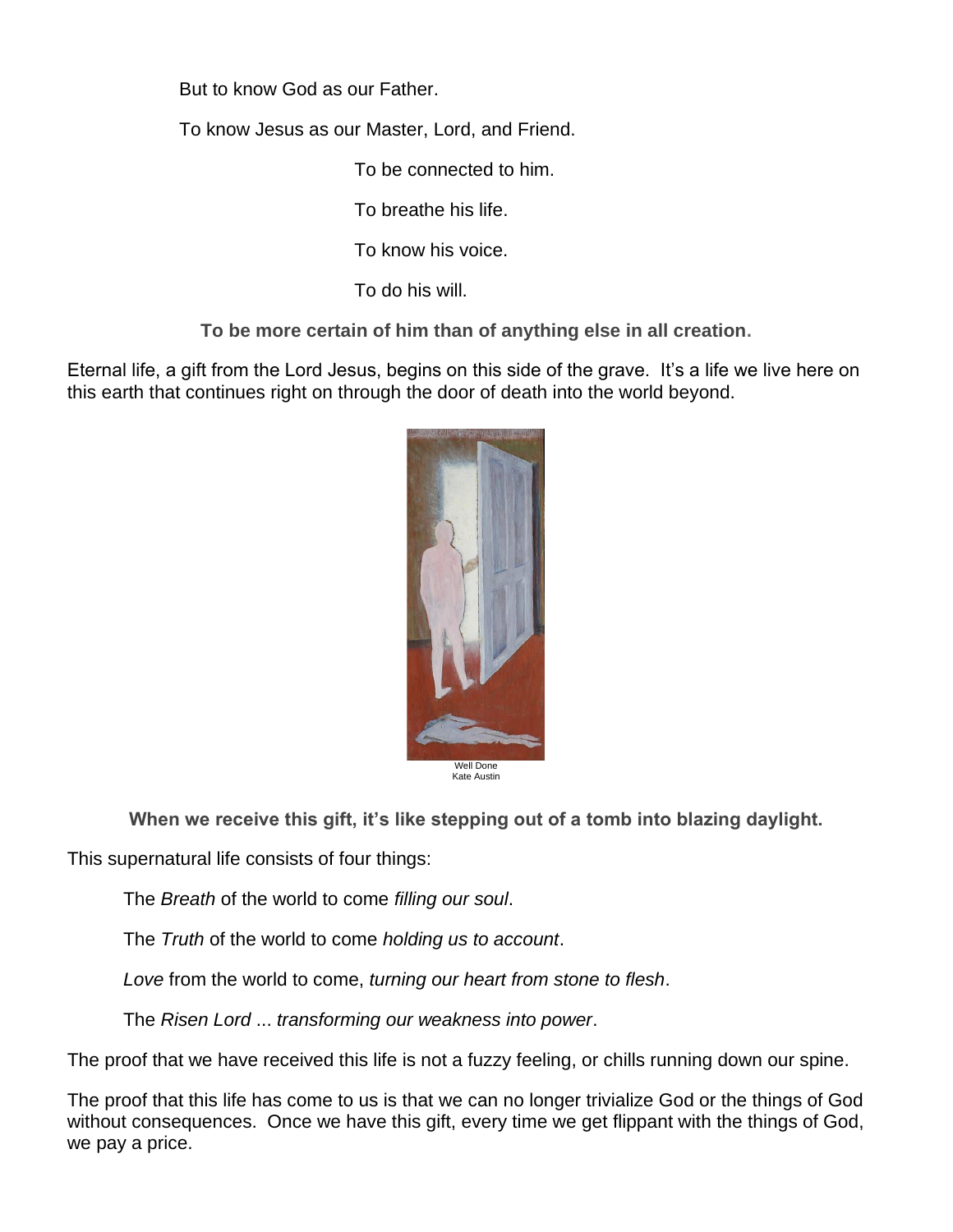Yes, this new life transforms our prayers, and gives courage to our heart. It empowers us. It causes God's love to burn like fire in our soul, affecting the way we see people, the way we treat them.

But the anchor that holds us close to the Lord Jesus is *holiness...*



## **God's blazing holiness.**

Once we begin to understand that God is holy, and everything connected with God is holy, our hearts are ready to receive the four springs of eternal life.

## *First, God fills our soul with the breath of the world to come.*

The breath of the world to come is not a feeling, not an ecstasy but *a Person*: the Holy Spirit.

#### *"The wind blows where it wills; and you can hear the sound of it, but you cannot tell where it came from or where it's going. So is everyone who is born of the Spirit."*

#### *John 3*

Nicodemus needed this gift. The woman at the well needed this gift. You and I need it. Jesus' death and resurrection have made it available to us.

All we have to do is ask and receive----*and obey the Spirit*.

*"If you who are evil know how to give good gifts to your children, how much more will your heavenly Father give the Holy Spirit to those who ask him."*

*Luke 11*

Being holy, the Spirit never responds to our glib prayers or shallow devotions. But when our hearts are bowed before him, the Holy Spirit begins to breathe into us his mysterious heavenly life.

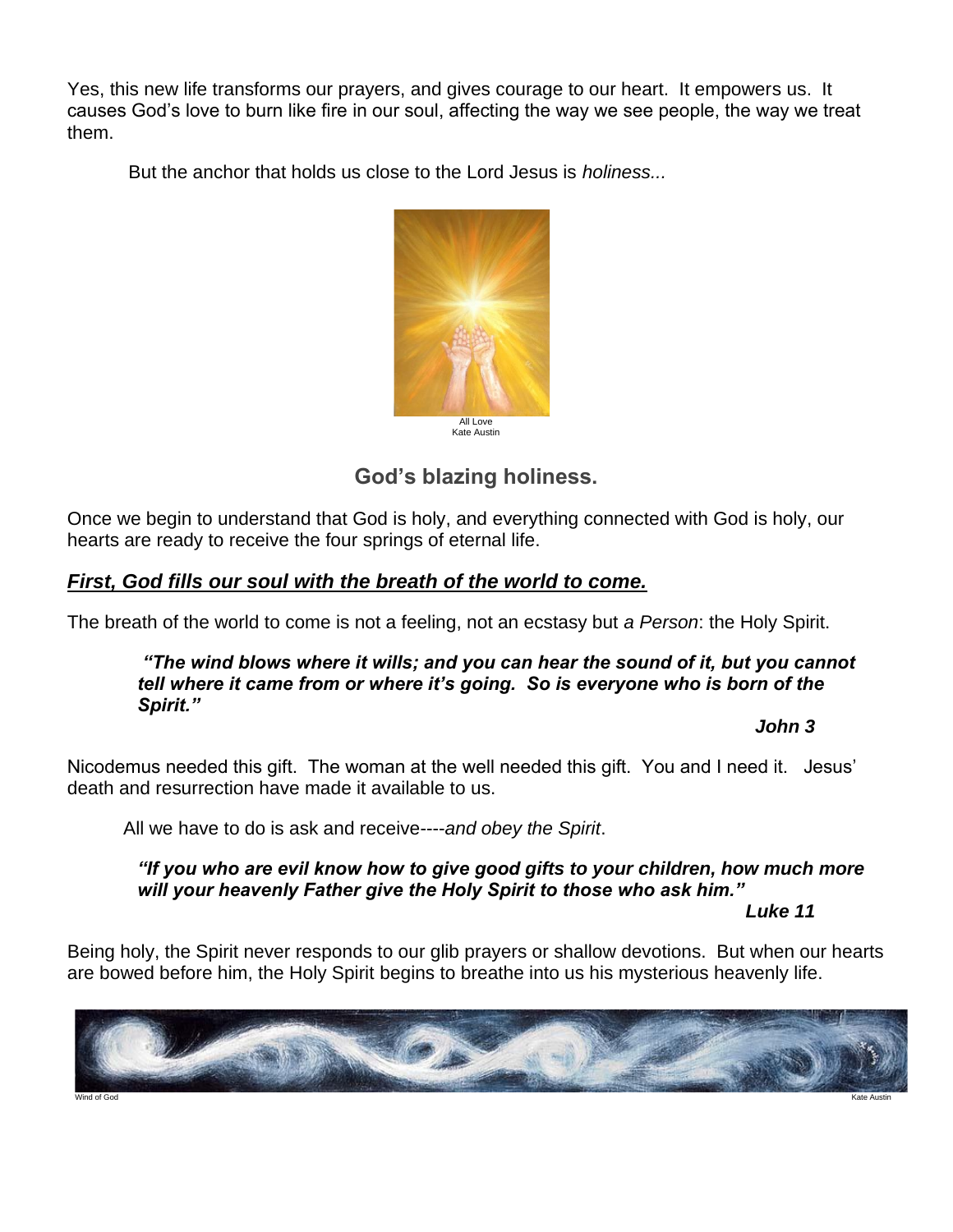## *Secondly, God causes the truth of the world to come, to hold us to account.*

Truth in this world is under constant attack from the father of lies. Many a man or woman who starts out as a champion of truth, ends up compromised by this world's power. It happens, not only of politicians and celebrity evangelists, but of ordinary folks like you and me.

The truth of the world to come is incorruptible. We can't twist it to suit our agendas. It stands over us like a plumb line from heaven and holds us to account. Once we begin walking in the Spirit, every time we deceive, or exaggerate, or manipulate, we pay a price. Heaven's truth is teaching us that God is light, and in him is no darkness at all.

Now that we belong to God, we are required to walk in the light and leave the darkness of deceit behind.



## *Thirdly, God's Spirit causes love from the world to come, to turn our heart of stone into a heart of flesh.*



In our Hearts Kate Austin

A heart of stone is *stingy*. A heart of flesh is *generous*.

A heart of stone is always *busy with itself*. A heart of flesh *takes time to listen*.

A heart of stone *manipulates people*. A heart of flesh *serves people*.

A heart of stone is *always complaining*. A heart of flesh is *always giving thanks*.

The hand of the Lord Jesus reaches into this heart of stone, touches it, and slowly it begins to soften.

Then in his wisdom the Lord places us together with a motley crew like your church or mine---to teach us how to be patient, how to forgive and ask for forgiveness.

Gradually we change as God's love is shed abroad in our hearts.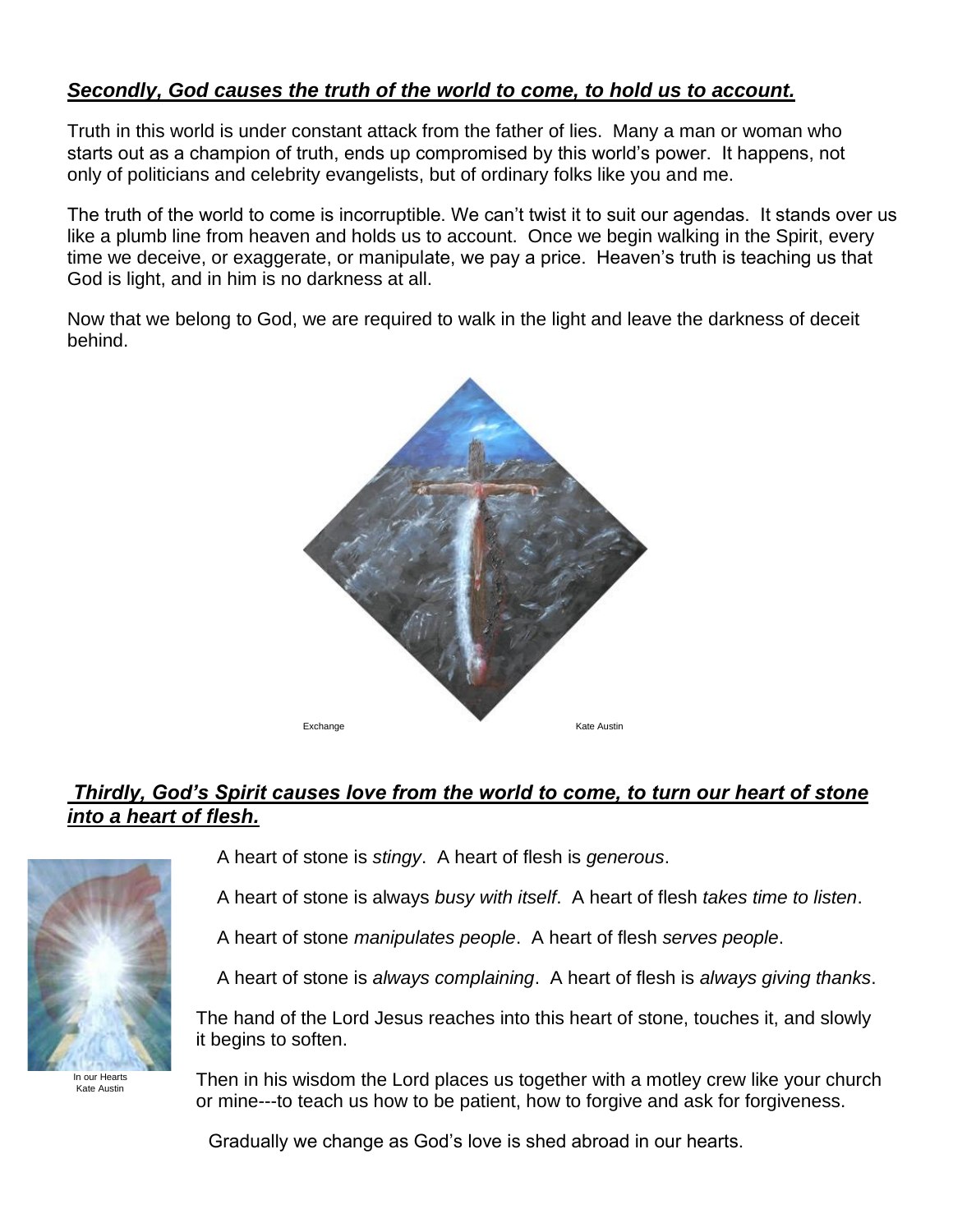## *Finally, the Lord Jesus turns our weakness into the power of the world to come.*

By this power Jesus healed the sick and opened blind eyes.

By this power his words burned their way into hearts and caused them to repent.

By this power he was raised from the dead, the Firstborn of the New Creation.

This power seemed trivial to John the Baptist, as he sat in prison, waiting for Jesus to do something "significant."

To this day the power of the world to come walks the earth in ragged clothes.

*Nobody knows where he came from, or where he lives. It's hard to remember what he looks like. He's a nondescript man like a thousand others. Yet this man has a strange impact on your soul. You might find him sitting with a group in a coffee shop, or chatting with an old woman at a bus stop. Sometimes he appears in the park pushing a child in a wheelchair.* 

*Rumor has it that this man has a healing touch. A month ago you talked with a woman who was in the final stages of cancer, only to discover her a week later the picture of health. "What happened?" you asked.* 

*"You wouldn't believe it. A stranger shook my hand at a bus stop and told me to go home and take a nap, 'Jesus has a surprise for you,' he said. When I awoke from my nap, all pain was gone. I feel fine. My doctor put me through a series of tests, and just shakes his head."* 

Of course, we do not control this power. It comes and goes at God's pleasure. It moves where it will.

But once we abandon ourselves to the Crucified One, the power of the world to come makes its dwelling in us, flowing out of us where and when it chooses.



**This power is simply the life of God: Eternal Life.**

*"My sheep hear my voice, and I know them, and they follow me. And I give them eternal life."*